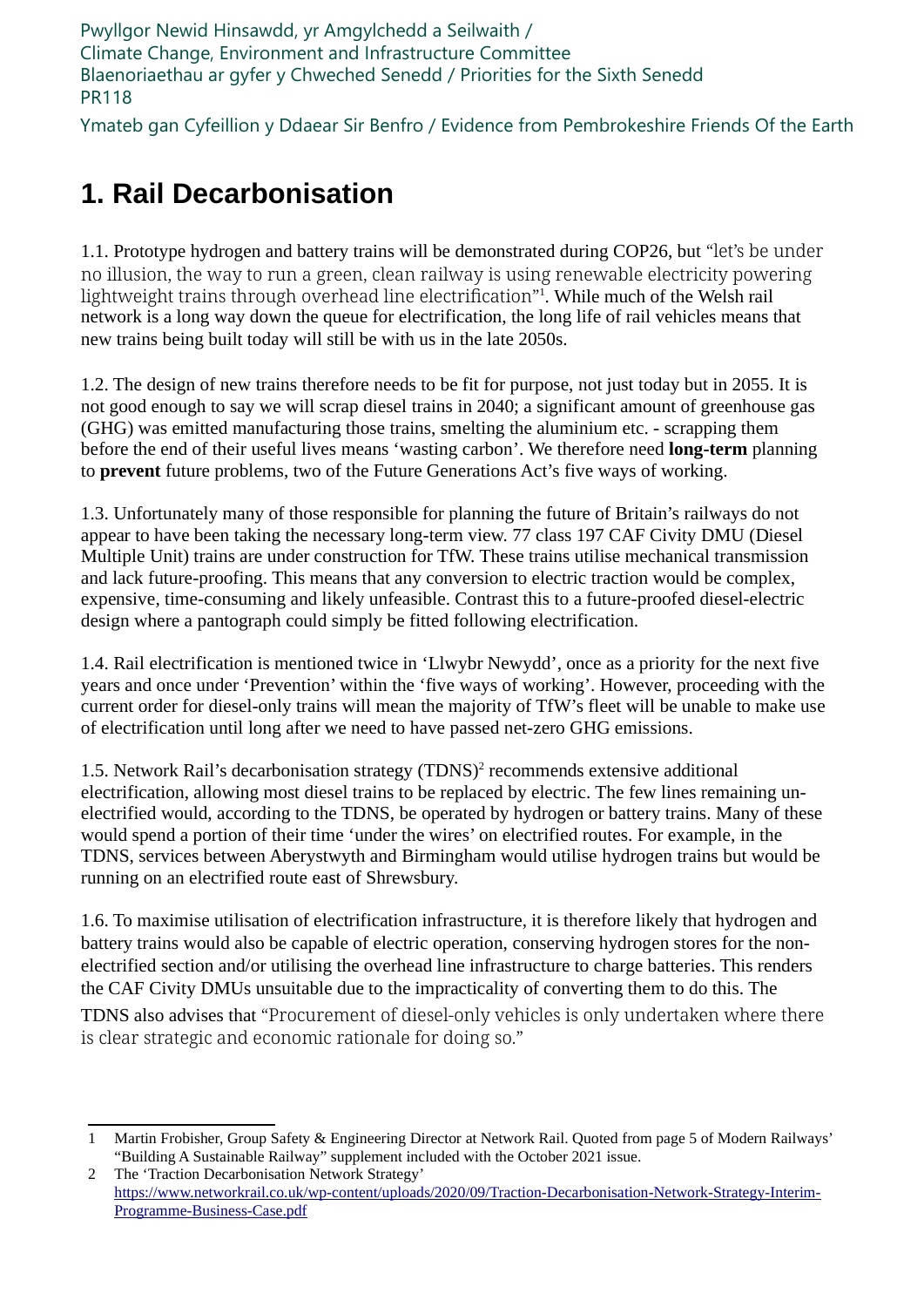## 2. Behavioural Injustice

2.1. It is very welcome that "Modal shift is at the heart of Llwybr Newydd"<sup>3</sup> We echo the message from other respondents that we need fewer cars, regardless of whether they are electric; 'fewer not (just) newer'.

2.2. However, the 2018 Wales & Borders rail franchise offered little to attract motorists onto its long-distance services. With the exception of three sets of mark 4 coaches for Holyhead-Cardiff services, quantity not quality appears to have been the order of the day. Far from thanking passengers for choosing rail, "new trains are furnished with seats recovered from former Stasi interrogation centres"<sup>4</sup>. The original specification for the new diesel fleet ordered from CAF was 'ironing board seats'. This is an example of how the 77 new diesel units were specified as relatively basic trains, apparently to keep costs down while still delivering a headline-grabbing complete fleet replacement.

2.3. While TfW funded a variation order to avoid the 'ironing boards', the new trains will now be fitted with the 'interrogation centre seats' found on GWR's Intercity Express Trains. These appear to be almost as unpopular as the 'ironing boards'. Meanwhile, passengers on the Cambrian Coast Line (one of the world's most scenic railways) currently benefit from 16 bay tables on the class 158 trains, virtually all of which are perfectly aligned with the windows. The new diesel trains ordered to replace them have just 10 bay tables, only four of which appear to be aligned.

2.4. The new fleet proposed for long-distance routes also has over 10 fewer seats per two carriage unit than the current the Cambrian Line fleet of class 158s and just one toilet, compared to two toilets per unit currently. Consequentially the new fleet would fail to meet the rail-industry bestpractice for provision of toilets on long-distance services. Space for standing passengers is to be increased, despite the fact that TfW agree no passengers should have to stand on such long-distance routes. While legroom would improve on the Cambrian lines as a result of the reduction in seats, the legroom provided would still be less than found on the class 175 trains that TfW mainly use on their services to/from Manchester Piccadilly. As well as superior legroom, the class 175 units offer more tables, more toilets and (on a 2-car unit) more seats than the new fleet intended to replace them. Even on the 3-car units, the new trains manage to squeeze in only two extra seats compared to a 175.

2.5. All the while, car manufacturers are trying to make their products ever more comfortable and the UK Government at least\* continue building a long line of bypasses to speed up car journeys. Rail passengers on long-distance routes in Wales are to be punished for choosing a more-sustainable option while motorists are rewarded for choosing to drive. That is a grave injustice.

\* The Welsh Government, despite commissioning a very welcome review of road projects, failed to order their contractors to stop while this was carried out. As a result, trees have been felled for a scheme which is under review.

<sup>3 &#</sup>x27;Llwybr Newydd', page 48

<sup>4</sup> Modern Railways https://www.keymodernrailways.com/article/class-93-tri-oomph